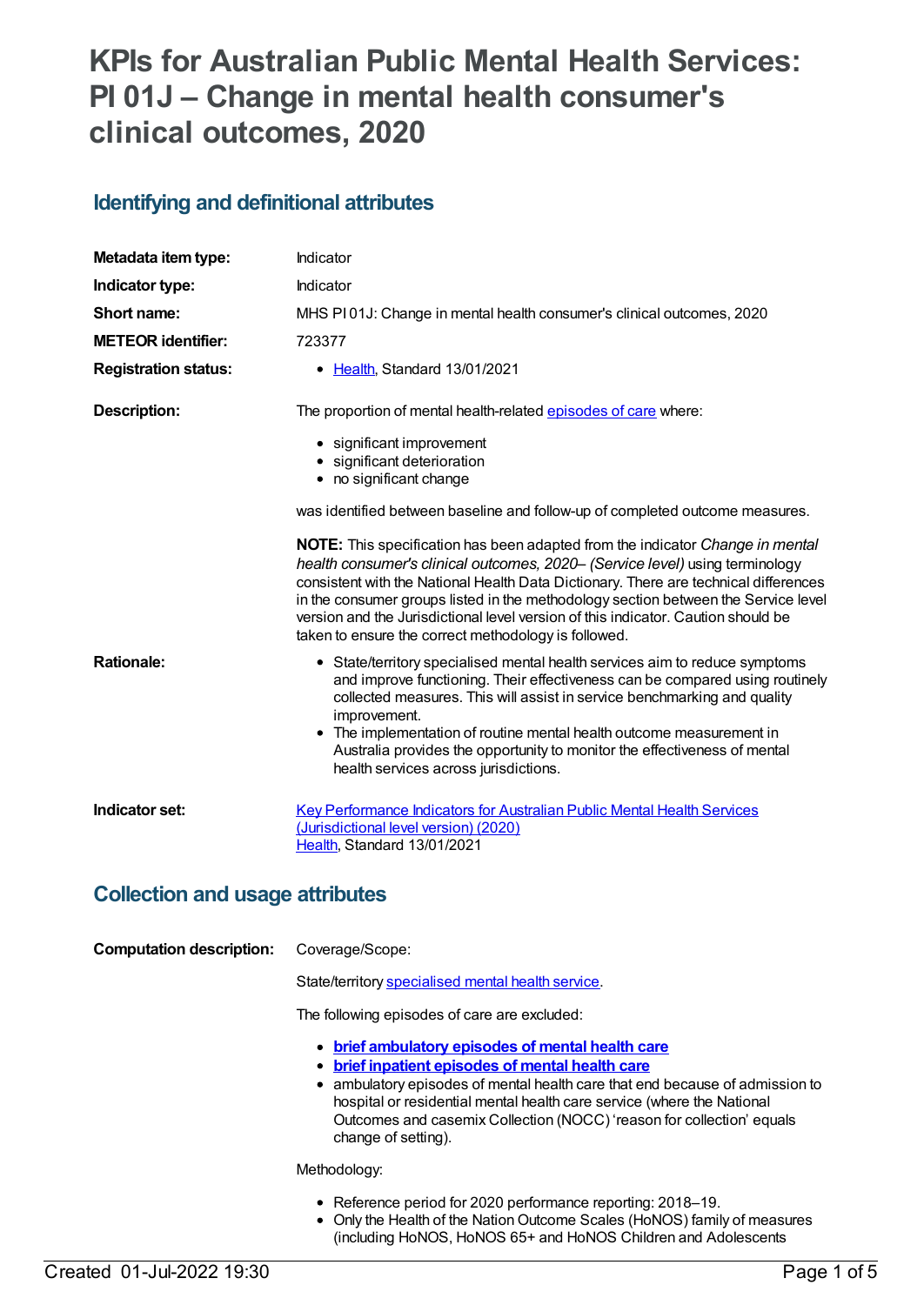(HoNOSCA)) are considered in the calculation of this indicator.

- Outcomes are calculated for the following consumer groups:
	- Group A: Consumers separated from hospital. All people who were discharged from an acute admitted patient mental health care service within the reference period. Scores should be calculated as the difference between the total score recorded at admission (the 'baseline') and discharge (the 'follow-up').
	- Group B: Consumers discharged from ambulatory care. All people who were discharged from an ambulatory care episode, provided by an **[ambulatory](https://meteor.aihw.gov.au/content/699980) mental health care service**, within the reference period. Scores should be calculated as the difference between the total score recorded at admission to the episode (the 'baseline'), and discharge from the episode (the 'follow-up'). Ambulatory episodes that are completed because the consumer was admitted to hospital or residential mental health care are excluded from the analysis that is, where the NOCC 'reason for collection' equals change of setting.
	- o Group C: Consumers in ongoing ambulatory care. All people who have an 'open' ambulatory episode of care at the end of the reference period. Scores should be calculated as the difference between the total score recorded on the first occasion rated within the reference period which will be either admission or review, (the 'baseline') and the last occasion rated which will be a review (the 'follow-up') in the same reference period.
- Group change analyses can only be determined for episodes of care where both baseline and follow-up ratings are present. This excludes specific episodes defined by the NOCC data collection protocol as not requiring follow-up as well as episodes where either the baseline or follow-up measure is not available.
- The total score is determined for each individual baseline and follow-up score. This is the sum total of the 12 HoNOS/HoNOS65+ scales or the first 13 items of the 15 HoNOSCA. Where one or more of the HoNOS/HoNOS65+ or HoNOSCA items have not been completed correctly, the collection occasion should only be regarded as valid and complete if:
	- For the HoNOS and HoNOS65+, a minimum of 10 of the 12 items have a valid severity rating (i.e. a rating of either 0, 1, 2, 3 or 4)
	- For the HoNOSCA, a minimum of 11 of the first 13 items have a valid severity rating
	- There are no corrections made for missing items.
- Scores are classified as outcomes measures, i.e. 'significant improvement', 'significant deterioration' or 'no significant change', based on the effect size statistic.
- The reference period for this indicator is typically a single financial year, and the impact of modifying the reference period is unknown.

### Definition notes:

|                     | • For the purposes of this key performance indicator (KPI), a medium effect<br>size of 0.5 is used to assign outcome scores to the 3 outcome categories. A<br>medium effect size is equivalent to an individual change score of at least one<br>half (0.5) of a standard deviation.<br>• Individual episodes are classified as either: 'significant improvement' if the<br>effect size index is greater than or equal to positive 0.5; 'significant<br>deterioration' if the effect size index is less than or equal to negative 0.5; or<br>'no change' if the index is greater than negative 0.5 and less than<br>positive 0.5.<br>• Analyses of the 2010–11 national pool of NOCC data identified that for:<br>Inpatient and ambulatory settings, a 4 point threshold indicates a<br>$\circ$<br>medium effect size. In practice this means an individual change score<br>of at least 4 points equates to a medium effect size and significant<br>change. This threshold is the same for all 3 HoNOS measures. |
|---------------------|-----------------------------------------------------------------------------------------------------------------------------------------------------------------------------------------------------------------------------------------------------------------------------------------------------------------------------------------------------------------------------------------------------------------------------------------------------------------------------------------------------------------------------------------------------------------------------------------------------------------------------------------------------------------------------------------------------------------------------------------------------------------------------------------------------------------------------------------------------------------------------------------------------------------------------------------------------------------------------------------------------------------|
| <b>Computation:</b> | (Numerator $\div$ Denominator) x 100                                                                                                                                                                                                                                                                                                                                                                                                                                                                                                                                                                                                                                                                                                                                                                                                                                                                                                                                                                            |
|                     | Calculated separately for each consumer group.                                                                                                                                                                                                                                                                                                                                                                                                                                                                                                                                                                                                                                                                                                                                                                                                                                                                                                                                                                  |
| Numerator:          | Number of completed or ongoing episodes of mental health care with completed<br>outcome measures, partitioned by mental health setting, where significant<br>improvement/significant deterioration/no significant change was identified between<br>baseline and follow-up within the reference period.                                                                                                                                                                                                                                                                                                                                                                                                                                                                                                                                                                                                                                                                                                          |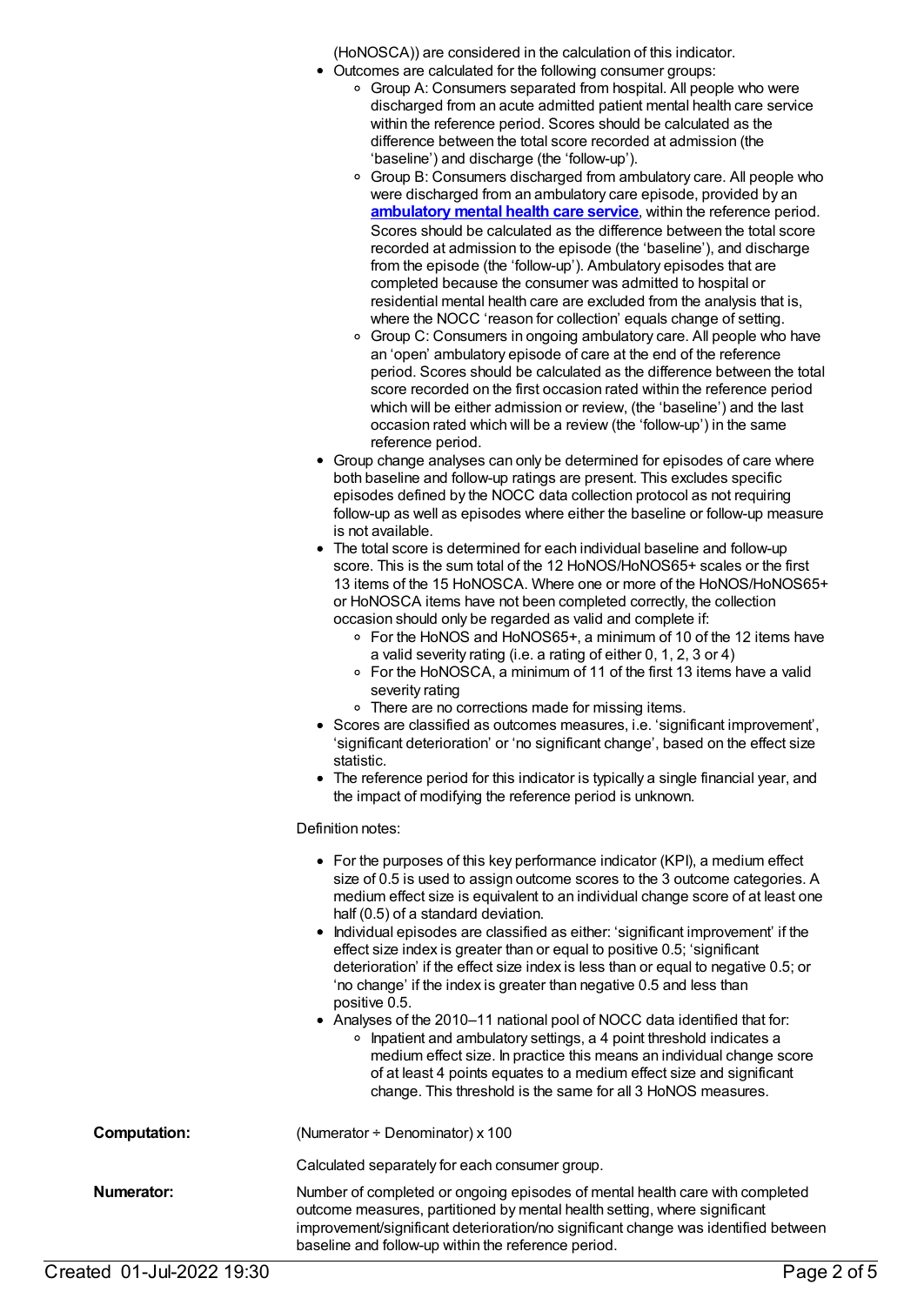#### **Data Element**

Person—level of psychiatric symptom severity, Health of the Nation Outcome Scale 65+ score code N

#### **Guide for use**

Data source type: Clinical outcome measure

**Data Source**

National [Outcomes](file:///content/636931) and Casemix Collection (NOCC)

### **Data Element / Data Set**

#### **Data Element**

Person—level of psychiatric symptom severity, Health of the Nation Outcome Scale for Children and Adolescents score code N

#### **Guide for use**

Data source type: Clinical outcome measure

#### **Data Source**

National [Outcomes](file:///content/636931) and Casemix Collection (NOCC)

#### **Data Element / Data Set**

#### **Data Element**

Person—level of psychiatric symptom severity, Health of the Nation Outcome Scale score code N

#### **Guide for use**

#### **Data Source**

National [Outcomes](file:///content/636931) and Casemix Collection (NOCC)

Data source type: Clinical outcome measure

#### **Data Element / Data Set**

#### **Data Element**

Number of episodes with a completed outcome measure where no significant change was identified

**Data Source**

National [Outcomes](file:///content/636931) and Casemix Collection (NOCC)

#### **Guide for use**

Data source type: Clinical outcome measure

### **Data Element / Data Set**

#### **Data Element**

Number of episodes with a completed outcome measure where significant deterioration was identified

**Data Source**

National [Outcomes](file:///content/636931) and Casemix Collection (NOCC)

#### **Guide for use**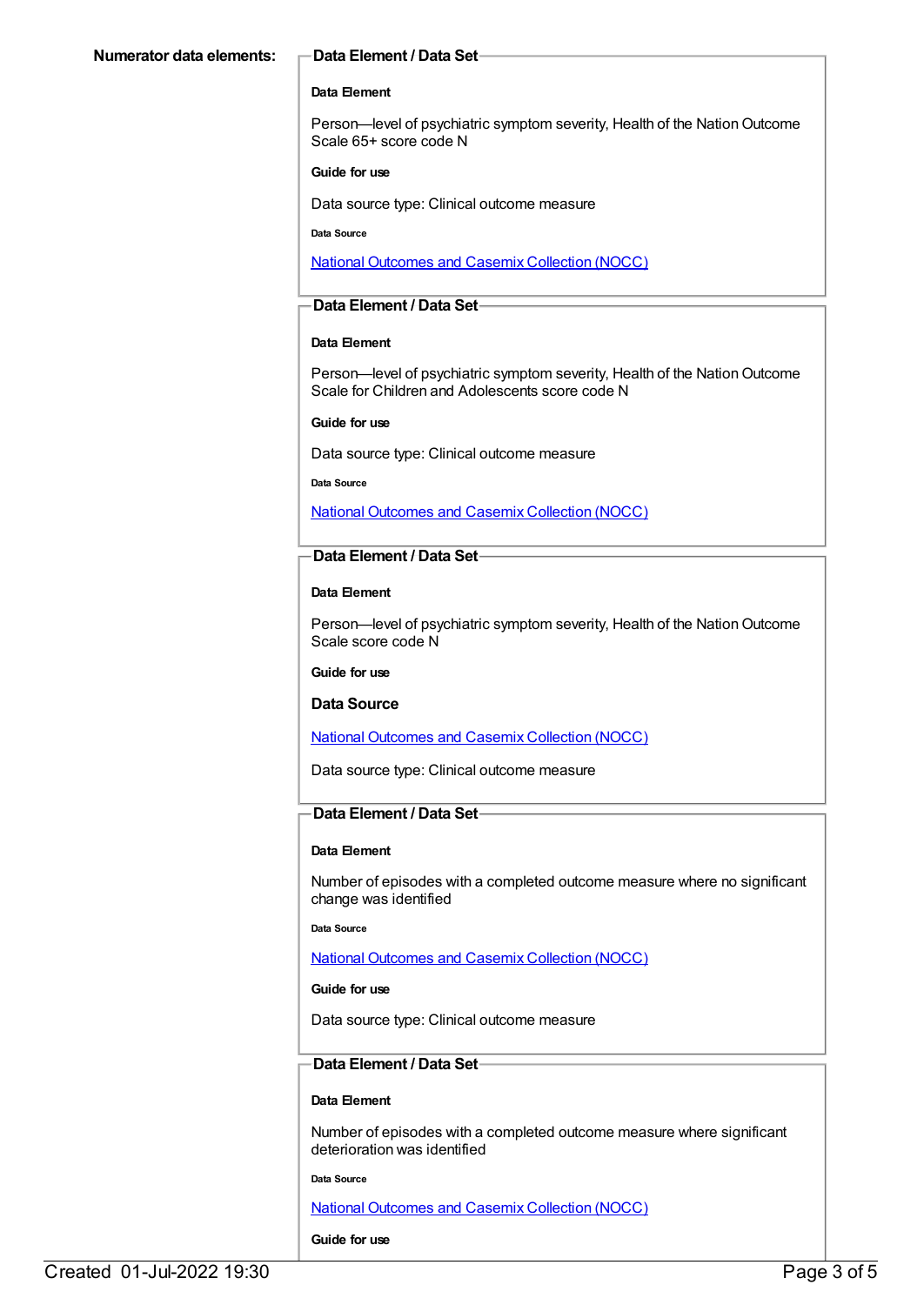|                                         | Data source type: Clinical outcome measure                                                                                                                                                                                                                                                                                                                                                                                                                                                                                                  |
|-----------------------------------------|---------------------------------------------------------------------------------------------------------------------------------------------------------------------------------------------------------------------------------------------------------------------------------------------------------------------------------------------------------------------------------------------------------------------------------------------------------------------------------------------------------------------------------------------|
|                                         | Data Element / Data Set-                                                                                                                                                                                                                                                                                                                                                                                                                                                                                                                    |
|                                         | Data Element                                                                                                                                                                                                                                                                                                                                                                                                                                                                                                                                |
|                                         | Number of episodes with a completed outcome measure where<br>significant improvement was identified                                                                                                                                                                                                                                                                                                                                                                                                                                         |
|                                         | Data Source                                                                                                                                                                                                                                                                                                                                                                                                                                                                                                                                 |
|                                         | National Outcomes and Casemix Collection (NOCC)                                                                                                                                                                                                                                                                                                                                                                                                                                                                                             |
|                                         | Guide for use                                                                                                                                                                                                                                                                                                                                                                                                                                                                                                                               |
|                                         | Data source type: Clinical outcome measure                                                                                                                                                                                                                                                                                                                                                                                                                                                                                                  |
| Denominator:                            | Number of completed or ongoing episodes of mental health care with completed<br>outcome measures, partitioned by mental health setting within the reference period.                                                                                                                                                                                                                                                                                                                                                                         |
| Denominator data<br>elements:           | Data Element / Data Set-                                                                                                                                                                                                                                                                                                                                                                                                                                                                                                                    |
|                                         | Data Element                                                                                                                                                                                                                                                                                                                                                                                                                                                                                                                                |
|                                         | Total number of episodes with a completed outcome measure of significant<br>improvement, no significant change or significant deterioration                                                                                                                                                                                                                                                                                                                                                                                                 |
|                                         | Data Source                                                                                                                                                                                                                                                                                                                                                                                                                                                                                                                                 |
|                                         | <b>National Outcomes and Casemix Collection (NOCC)</b>                                                                                                                                                                                                                                                                                                                                                                                                                                                                                      |
|                                         | Guide for use                                                                                                                                                                                                                                                                                                                                                                                                                                                                                                                               |
|                                         | Data source type: Clinical outcome measure                                                                                                                                                                                                                                                                                                                                                                                                                                                                                                  |
| Disaggregation:                         | Service variables: setting (Group A, B or C).                                                                                                                                                                                                                                                                                                                                                                                                                                                                                               |
|                                         | Consumer attributes: age (0-17, 18-64, 65+).                                                                                                                                                                                                                                                                                                                                                                                                                                                                                                |
| <b>Disaggregation data</b><br>elements: | Data Element / Data Set                                                                                                                                                                                                                                                                                                                                                                                                                                                                                                                     |
|                                         | Data Element                                                                                                                                                                                                                                                                                                                                                                                                                                                                                                                                |
|                                         | Person-age, total years                                                                                                                                                                                                                                                                                                                                                                                                                                                                                                                     |
|                                         | Guide for use                                                                                                                                                                                                                                                                                                                                                                                                                                                                                                                               |
|                                         | Age to be calculated as at start of the episode of care.                                                                                                                                                                                                                                                                                                                                                                                                                                                                                    |
|                                         | Data Source                                                                                                                                                                                                                                                                                                                                                                                                                                                                                                                                 |
|                                         | <b>National Outcomes and Casemix Collection (NOCC)</b>                                                                                                                                                                                                                                                                                                                                                                                                                                                                                      |
| Comments:                               | Coverage estimates for this indicator—that is the proportion of mental health care<br>episodes with completed clinical outcome measures at both baseline and follow-up<br>-were previously published in MHS KPI 14: Outcomes readiness. Following a<br>review of the indicator set, Outcomes readiness will no longer be reported as a<br>separate indicator but coverage estimates for both service variables and consumer<br>attributes will be included in the reporting of the Change in mental health<br>consumer's clinical outcomes. |
| <b>Representational attributes</b>      |                                                                                                                                                                                                                                                                                                                                                                                                                                                                                                                                             |

### **Representational attributes**

| Percentage    |
|---------------|
| Real          |
| Service event |
| N[NN].N       |
|               |